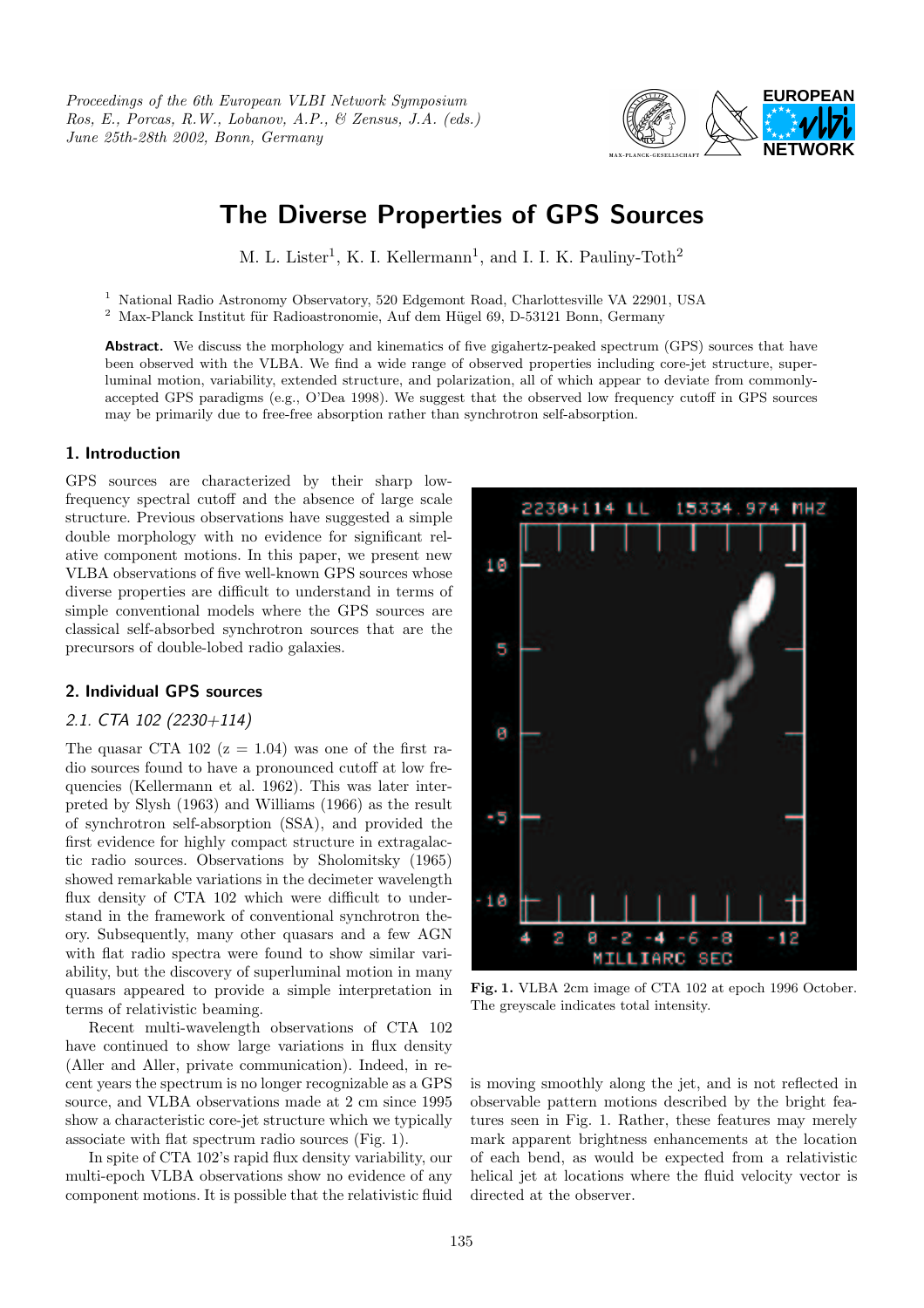

Fig. 2. VLBA images at 2 cm of CTD 93 at epochs 1995 July (left) and 1996 Dec. (right) drawn with the same contour levels.

## 2.2. CTD 93 (1607+268)

CTD 93 is an AGN identified with a  $m_V = 20.3$  galaxy at  $z = 0.47$ . With a radio luminosity of  $3 \times 10^{27}$  W Hz<sup>-1</sup>, it is one of the brightest radio galaxies known. It was first discovered in a 20 cm survey (Kellermann & Read 1963) and was later found to be a GPS source by Kellermann (1966). Early VLBI observations (Phillips & Mutel 1980, Phillips & Shaffer 1983) indicated an apparently simple symmetric double structure with an unusually large component separation. Subsequent VLBI observations of other GPS sources led to the paradigm which associates GPS sources with symmetric double structure rather than classical core-jet structure (Phillips & Mutel 1982). However, higher-resolution VLBA observations of CTD 93 made in July 1995 (Fig. 2) revealed that the southern component was in fact a narrow, sharply bent jet, while the northern component was a compact feature likely to be the core (Shaffer, Kellermann, & Cornwell 1999). Multi-frequency observations showed, surprisingly, that the southern lowsurface-brightness jet has a similar spectrum to the presumed core component. This is contrary to what would be expected if the low frequency spectral cutoff is a result of SSA, and suggests that the low frequency cutoff may be the result of free-free absorption (FFA) from a surrounding ionized medium. We have re-observed CTD 93 with

the VLBA on 29 Dec 1996, and find identical structure to the earlier observations, with no evidence for any change in component separation during the 18 month period between the two epochs. Our observations place an upper limit to the relative component motion of 0.5c.

#### 2.3. 2134+004

This quasar is similar to CTD 93 in that it was one of the earliest-recognized GPS sources (Shimmins et al. 1967), and is exceedingly luminous at centimeter wavelengths. It is identified with a  $m_V = 18$  quasar at  $z=1.93$  and is highly variable in the optical (Gottlieb & Liller 1978), with occasional flarings of more than three magnitudes. Its flux density is relatively constant, however, at radio wavelengths (Aller et al. 1985) 1 . Like CTD 93, it was also thought to be a symmetric double, but our multi-wavelength VLBA observations indicate that the more compact easternmost component is associated with the base of a one-sided jet. There is a faint bridge that reaches towards the western component (see Fig. 3) which we associate with highly beamed radiation from a portion of a highly curved jet that is directed toward the observer. Multi-epoch VLBA observations at 2 cm provide marginal evidence that the

<sup>1</sup> http://www.astro.lsa.umich.edu/obs/radiotel/umrao.html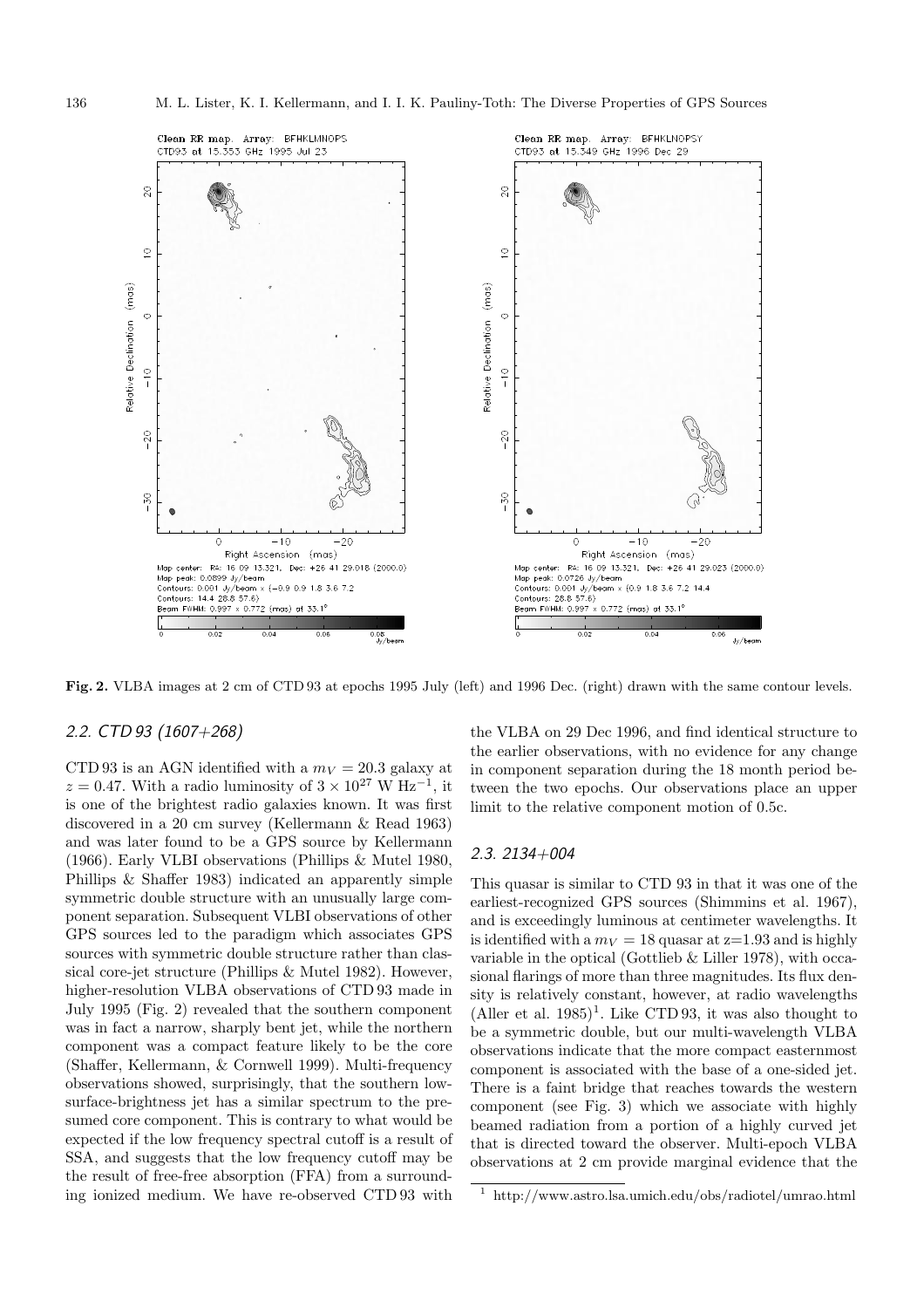



Fig. 3. VLBA 2cm image of 2134+004 at epoch 1995 May.

two components are drawing closer in time. However, our fitted core positions may be affected by blending of components below the resolution level of our images (see, e.g., Lister and Smith 2000).

## 2.4. OQ 208 (1404+286)

OQ 208 is one of the closest known GPS sources  $(z = 0.08)$ , and is associated with the broad line radio galaxy Mkn 668. Its radio morphology is characterized by a very weak central core and two sharply bent jets (Fig. 4). The core appears to have a variable flux density, and is evident at only some of our VLBA epochs. The eastern jet undergoes a ninety degree bend similar to the southern component of CTD 93. There is no apparent motion of the jet components with respect to the presumed core with an upper limit of about 0.5c.

#### 2.5. PKS 1345+125 (4C +12.50)

The host galaxy of PKS 1345+125 is an ultra luminous infra-red galaxy (ULIRG) at  $z=0.12$  that is rich in both molecular and atomic gas (Evans et al. 1999, Mirabel 1989). The host contains two optical nuclei separated by  $\sim$  3.5 kpc that appear to have undergone a recent merger, as evidenced by its tidal tail structure and distorted isophotes (Gilmore & Shaw 1986). The western nucleus harbors an obscured quasar and a powerful compact radio source with a GPS spectrum and a sharp spectral cutoff near 400 MHz. VLBA observations reveal a welldefined jet structure with a total extent of  $\sim 100 \,\text{mas}$  $= 220 \,\mathrm{pc}$  (Fig. 5). The brightest feature in our full-track VLBA image has an inverted spectrum and was identified as the core by Stanghellini et al. (2001). Although the core is weakly polarized  $(m = 0.3\%)$ , the fractional polar-

contour levels are 1, 2, 4, 8, 16, 32, 64, 128, 256, and 512 mJy beam<sup>-1</sup>.

Fig. 4. VLBA 2cm image of OQ 208 at epoch 1997 Aug. The

ization reaches very high levels in the southern jet, with  $m = 30\%$  at the major bend and  $m = 60\%$  at the very tip of the jet. The electric vectors in both regions are perpendicular to the total intensity contours, which suggests that shocks in the flow have ordered the magnetic field of the jet.

The presence of a relatively bright northern counterjet and mild superluminal motion (1.2c) in the southern jet (Lister et al. 2002) imply that the jet axis of this source lies fairly close to the plane of the sky. The overall bent morphology suggests that the jet nozzle direction may be slowly changing with time, perhaps as a result of the merger event. Lister et al. (2002) were able to obtain a good fit to both the ridge lines and brightness distributions of the jet and counter-jet using a simple precessing jet model. The viewing angle to the inner jet in their bestfit model (62 deg.) is consistent with the angle inferred from the observed superluminal speed and jet/counter-jet flux density ratio.

## 3. Summary

All five of the sources we have studied have sharply bent jet structure. We find no other systematic properties which distinguish these GPS sources other than their peaked radio spectrum, which may be due to a combination of SSA and FFA from a surrounding ionized medium. CTA 102, 2134+004, and CTD 93 have bright cores plus fainter bent jets typical of what is observed in other quasars and AGN, whereas PKS 1345+125 and OQ 208 have double-sided jet structures that end in sharp bends. The identically-peaked spectra of the separate components of individual GPS sources implies little differential Doppler shift of the spectral components if the cutoff is from SSA. This interpreta-